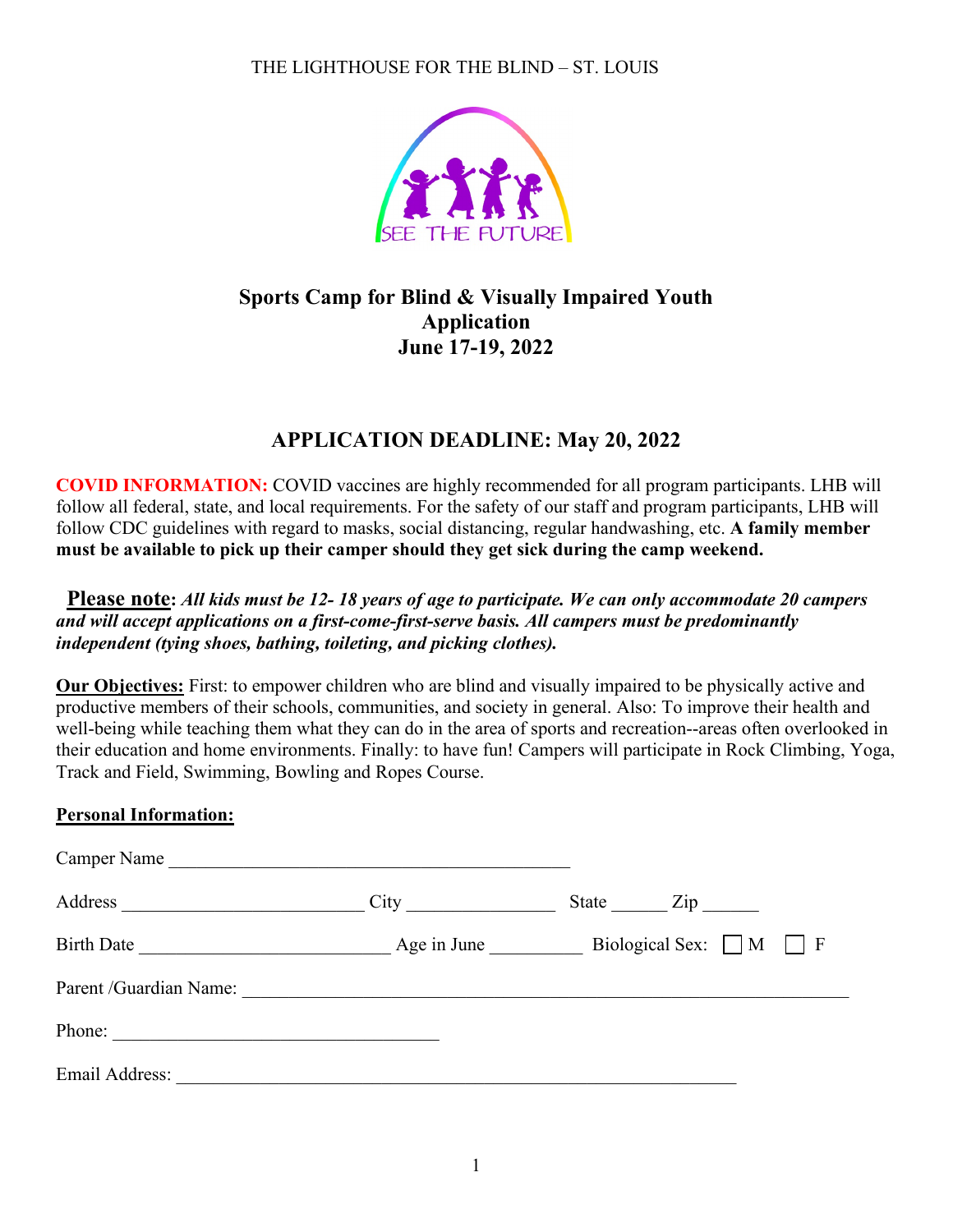# **Emergency Contact Information:**

|                                           | <b>T-Shirt Size:</b> Adult T-Shirt $\Box S \Box M \Box L \Box XL \Box XXL \over \overline{OR}$ Youth T-Shirt $\Box S \Box M \Box L$                                                                           |
|-------------------------------------------|---------------------------------------------------------------------------------------------------------------------------------------------------------------------------------------------------------------|
|                                           | Visual Classification (Please check one. If you are not sure, please estimate):                                                                                                                               |
| hand at any distance or in any direction. | <b>B1:</b> No light perception in either eye up to light perception, but inability to recognize the shape of a                                                                                                |
|                                           | B2: From ability to recognize the shape of a hand up to visual acuity of 20/600 and/or a visual field of<br>less than 5 degrees in the best eye with the best practical eye correction.                       |
|                                           | <b>B3:</b> From visual acuity above 20/600 and up to visual acuity of 20/200 and/or a visual field of less than<br>20 degrees and more than 5 degrees in the best eye with the best practical eye correction. |
|                                           | <b>B4:</b> From visual acuity above 20/200 and up to visual acuity of 20/70 and a visual field larger than 20<br>degrees in the best eye with the best practical eye correction.                              |
|                                           |                                                                                                                                                                                                               |
|                                           | ,我们也不能在这里的时候,我们也不能在这里的时候,我们也不能会在这里的时候,我们也不能会在这里的时候,我们也不能会在这里的时候,我们也不能会在这里的时候,我们也                                                                                                                              |
|                                           | Any known food allergies we should be aware: $\Box$ Yes<br>N <sub>0</sub><br>(If your child does not like a particular food, please do not list it as an allergy).                                            |
|                                           | If yes, please explain:                                                                                                                                                                                       |
| require any assistance:                   | Any known allergies to plants, bees, outdoors, etc. If yes, please explain and let us know if the camper will                                                                                                 |
|                                           |                                                                                                                                                                                                               |
|                                           | Is the camper taking any medications we should be aware: $\Box$ Yes<br>N <sub>o</sub>                                                                                                                         |
|                                           | If yes, please explain and let us know if the camper will require any assistance:                                                                                                                             |
|                                           |                                                                                                                                                                                                               |

**(You will be required to complete a detailed Medication Form in the future)**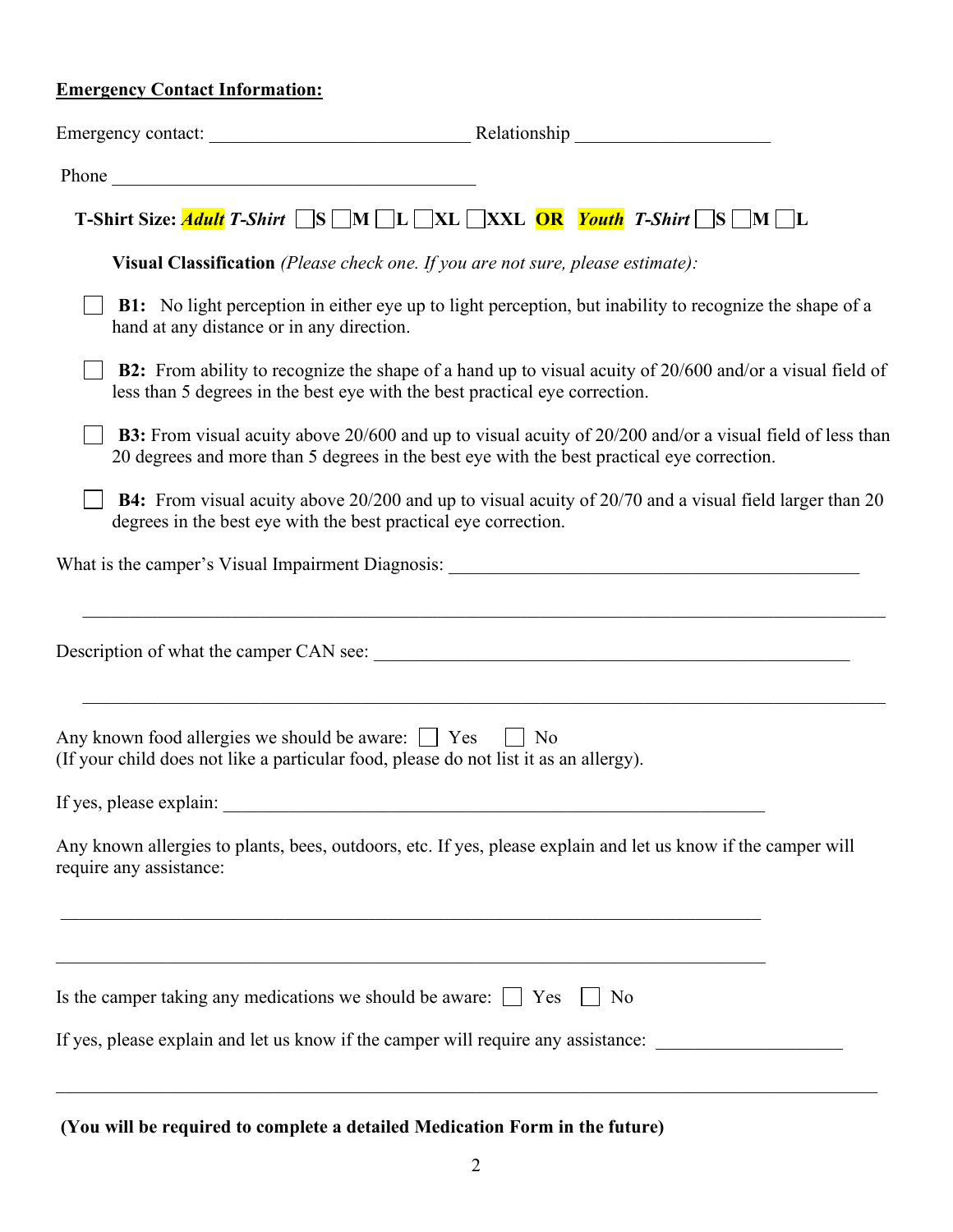| Are there any health or injury issues we should be aware: $\Box$ Yes $\Box$ No                                                                                                                 |  |  |  |
|------------------------------------------------------------------------------------------------------------------------------------------------------------------------------------------------|--|--|--|
|                                                                                                                                                                                                |  |  |  |
| Can the camper play contact sports? $\therefore$ Yes<br>$\vert$   No                                                                                                                           |  |  |  |
|                                                                                                                                                                                                |  |  |  |
|                                                                                                                                                                                                |  |  |  |
| Has the camper ever spent the night away from home before? $\Box$ Yes<br>No                                                                                                                    |  |  |  |
| *Campers will typically share a dorm room with one other camper and a bathroom with 2 to 3 other campers<br>but may be placed in a single room depending on the number of camper applications. |  |  |  |
| Tell us about yourself:                                                                                                                                                                        |  |  |  |
| Have you participated in any organized sports before? $\Box$ Yes<br>N <sub>o</sub>                                                                                                             |  |  |  |
| If yes, in which sports did you participate?                                                                                                                                                   |  |  |  |
|                                                                                                                                                                                                |  |  |  |
|                                                                                                                                                                                                |  |  |  |
| Have you ever participated in any sports competitions? $\Box$ Yes<br>No                                                                                                                        |  |  |  |
| If so, please tell us what they are and can you tell us about any results or highlights that occurred at those<br>competitions:                                                                |  |  |  |
|                                                                                                                                                                                                |  |  |  |
|                                                                                                                                                                                                |  |  |  |
|                                                                                                                                                                                                |  |  |  |
|                                                                                                                                                                                                |  |  |  |
| In your own words, what do you hope to learn about, accomplish or experience at this camp?                                                                                                     |  |  |  |
|                                                                                                                                                                                                |  |  |  |

 $\mathcal{L}_\mathcal{L} = \{ \mathcal{L}_\mathcal{L} = \{ \mathcal{L}_\mathcal{L} = \{ \mathcal{L}_\mathcal{L} = \{ \mathcal{L}_\mathcal{L} = \{ \mathcal{L}_\mathcal{L} = \{ \mathcal{L}_\mathcal{L} = \{ \mathcal{L}_\mathcal{L} = \{ \mathcal{L}_\mathcal{L} = \{ \mathcal{L}_\mathcal{L} = \{ \mathcal{L}_\mathcal{L} = \{ \mathcal{L}_\mathcal{L} = \{ \mathcal{L}_\mathcal{L} = \{ \mathcal{L}_\mathcal{L} = \{ \mathcal{L}_\mathcal{$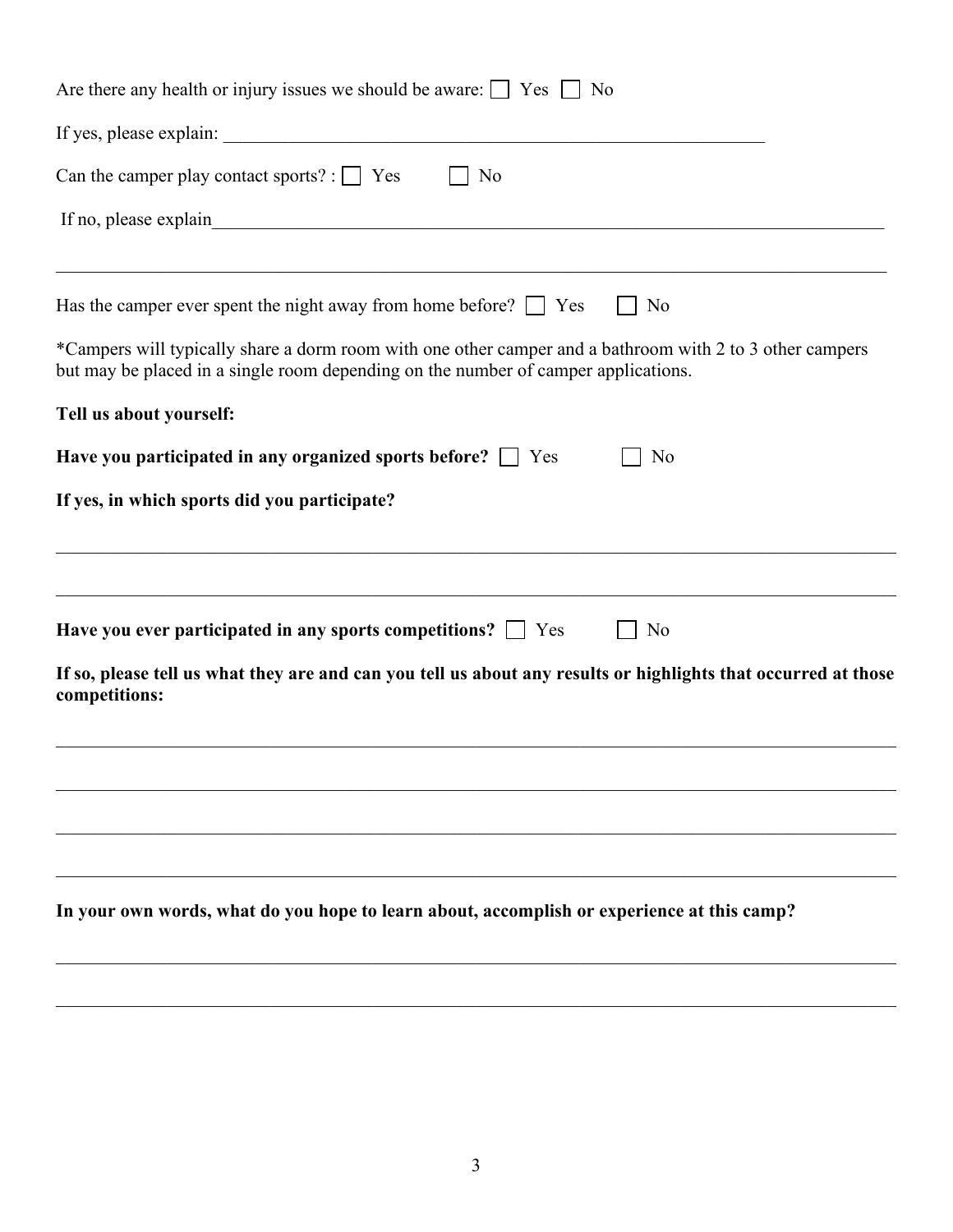**Campers will be swimming -please let us know your level of proficiency:** 

**Pre-Beginner: enters the water hesitatingly or not at all, clings to wall or caregiver, does not put face in water, does not take feet off the ground.**

**Beginner: puts face in water hesitatingly or when urged, moves away from the wall and plays, does not mind being occasionally splashed, attempts to swim.** 

 **Advanced Beginner: swims underwater, can roll from front to back, can swim short distances above water with face in, takes a breath occasionally and resumes swimming without standing up, jumps in from the side of the pool.**

**Intermediate: can swim about 25 yards without stopping, does rhythmic breathing side to side but needs to work on it, swims ten yards on back, not afraid of the deep end, can jump into water over head, and recover easily.**

**Swimmer: can swim on front and back with good but not perfect form for at least 50 yards, can tread water three minutes in deep end, comfortable in deep water with jumping in swimming and playing, knows the basics of side stroke and breaststroke, can swim down to nine feet.** 

**Travel Plans:** 

**1. All campers must have their own transportation to and from Webster University. Once campers arrive at Webster University, ground transportation will be provided for events, not on the Webster University campus.**

## **2. Arrival/departure location:**

## **Webster University Dormitories**

**Arrival:** June 17, 2022

**Departure:** June 19, 2022

• Details on arrival and departure time will be e-mailed to you in the future.

## Campers must:

- 1. Have a visual impairment (must have a vision teacher).
- 2. Be predominantly independent (tying shoes, bathing, toileting, or picking clothes is fine)
- 3. Possess verbal or sign communication skills appropriate within 2 years of their age
- 4. Display behaviors that allow them to function in a group setting that does not affect other group members:
	- Must NOT run away (this is a college campus and this behavior is dangerous for everyone, any child who runs away will be sent home immediately).
	- Must not kick or bite.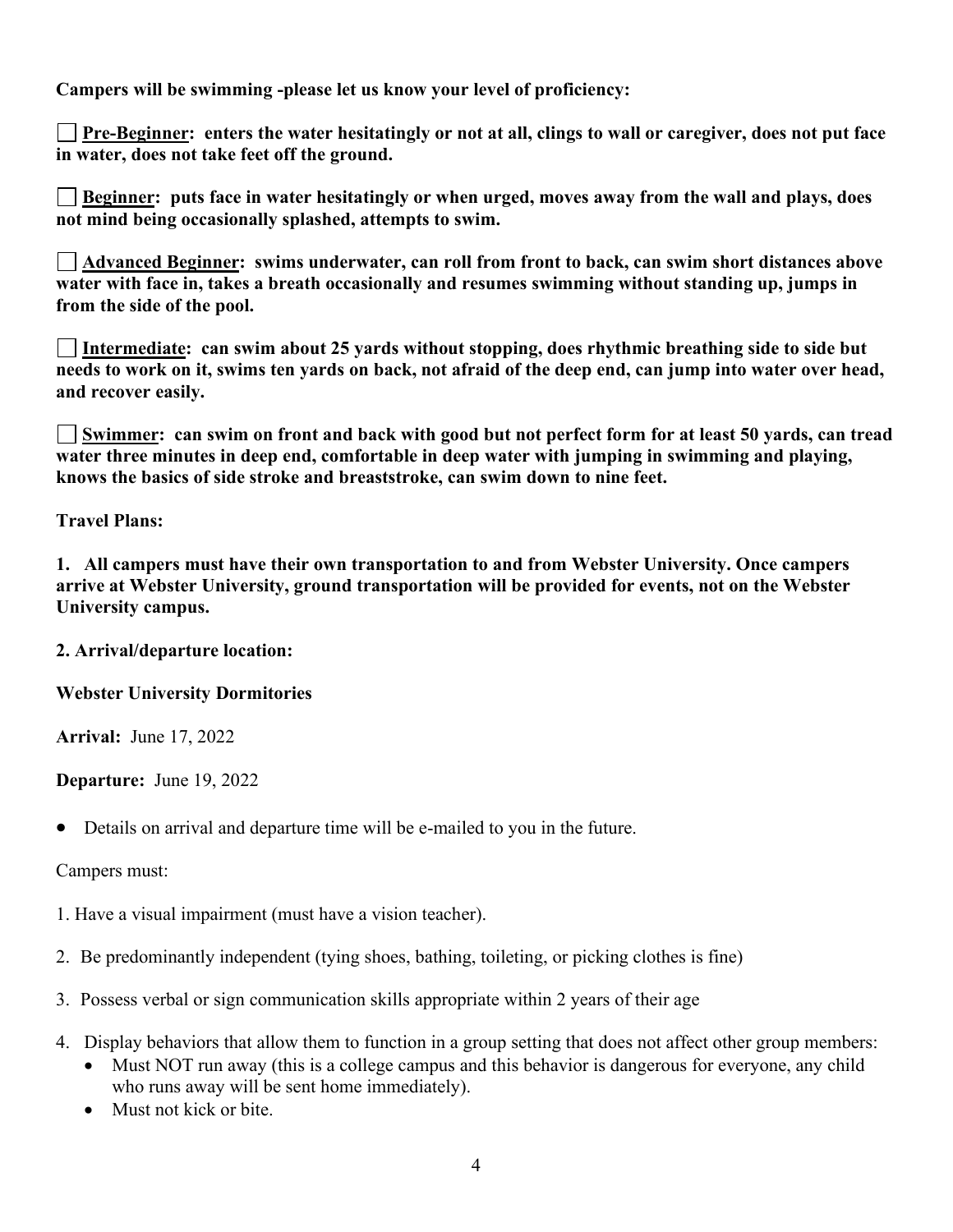- Must not display defiant behavior (this includes refusing to stand in a line, refusing to participate in a variety of activities, refusing to abide by the bed time)
- 5. Not possess a medical problem that requires a nurse for supervision.

6. **Parents must disclose ALL necessary information that will allow us to provide a safe environment for the weekend. This includes ANY issues that may arise behaviorally or medically.**

# 7. **Please include a copy of your camper's IEP with this application**.

8. Campers will be sent home if they display the following:

- Defiant or conduct disorders
- Fleeing/run away behaviors
- Biting/scratching/hitting behaviors
- Have medical needs that require constant nursing supervision or communicable diseases; have mobility limitations that prohibit them from ambulating 1/2 mile or inability to participate in the sport activities.

Sponsored by: Missouri School for the Blind